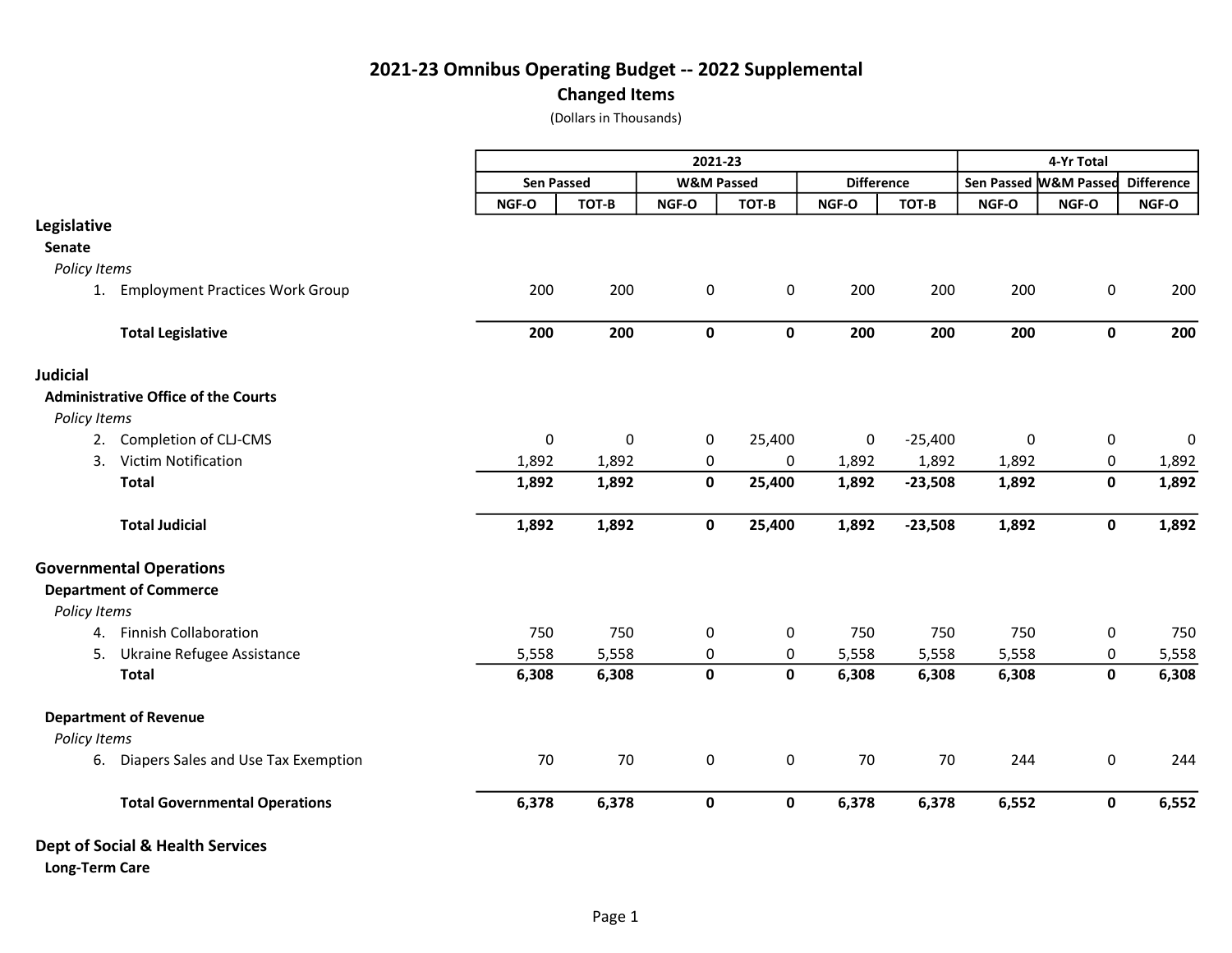## 2021-23 Omnibus Operating Budget -- 2022 Supplemental Changed Items

(Dollars in Thousands)

|                  |                                                   | 2021-23           |        |                       |                     |                     |        | 4-Yr Total          |                       |                   |  |
|------------------|---------------------------------------------------|-------------------|--------|-----------------------|---------------------|---------------------|--------|---------------------|-----------------------|-------------------|--|
|                  |                                                   | <b>Sen Passed</b> |        | <b>W&amp;M Passed</b> |                     | <b>Difference</b>   |        |                     | Sen Passed W&M Passed | <b>Difference</b> |  |
|                  |                                                   | NGF-O             | TOT-B  | NGF-O                 | TOT-B               | NGF-O               | TOT-B  | NGF-O               | NGF-O                 | NGF-O             |  |
| Policy Items     |                                                   |                   |        |                       |                     |                     |        |                     |                       |                   |  |
|                  | 7. Home-Delivered Meals                           | 900               | 900    | 0                     | 0                   | 900                 | 900    | 2,790               | 0                     | 2,790             |  |
|                  | <b>Economic Services Administration</b>           |                   |        |                       |                     |                     |        |                     |                       |                   |  |
| Policy Items     |                                                   |                   |        |                       |                     |                     |        |                     |                       |                   |  |
|                  | 8. Ukraine Refugee Assistance                     | 13,411            | 13,411 | 0                     | 0                   | 13,411              | 13,411 | 13,411              | 0                     | 13,411            |  |
|                  | <b>Total Dept of Social &amp; Health Services</b> | 14,311            | 14,311 | $\mathbf 0$           | 0                   | 14,311              | 14,311 | 16,201              | $\mathbf 0$           | 16,201            |  |
|                  | <b>Other Human Services</b>                       |                   |        |                       |                     |                     |        |                     |                       |                   |  |
| <b>HCA-Other</b> |                                                   |                   |        |                       |                     |                     |        |                     |                       |                   |  |
| Policy Items     |                                                   |                   |        |                       |                     |                     |        |                     |                       |                   |  |
|                  | 9. HIV Antiviral Drug Coverage                    | 3,735             | 21,545 | $\mathbf 0$           | 0                   | 3,735               | 21,545 | 19,322              | $\mathbf 0$           | 19,322            |  |
|                  | <b>Criminal Justice Training Comm</b>             |                   |        |                       |                     |                     |        |                     |                       |                   |  |
| Policy Items     |                                                   |                   |        |                       |                     |                     |        |                     |                       |                   |  |
|                  | 10. WATPA Increase                                | $\pmb{0}$         | 3,500  | 0                     | $\mathsf{O}\xspace$ | $\mathsf{O}\xspace$ | 3,500  | $\mathsf{O}\xspace$ | $\pmb{0}$             | $\mathbf 0$       |  |
|                  | <b>Department of Labor and Industries</b>         |                   |        |                       |                     |                     |        |                     |                       |                   |  |
| Policy Items     |                                                   |                   |        |                       |                     |                     |        |                     |                       |                   |  |
| 11.              | Domestic Violence Crime Victims                   | 2,500             | 2,500  | 0                     | 0                   | 2,500               | 2,500  | 7,500               | 0                     | 7,500             |  |
| 12.              | Electrician apprenticeship RSI                    | 12,000            | 12,000 | 0                     | 0                   | 12,000              | 12,000 | 12,000              | 0                     | 12,000            |  |
|                  | <b>Total</b>                                      | 14,500            | 14,500 | $\mathbf{0}$          | $\mathbf 0$         | 14,500              | 14,500 | 19,500              | $\mathbf 0$           | 19,500            |  |
|                  | <b>Department of Health</b>                       |                   |        |                       |                     |                     |        |                     |                       |                   |  |
| Policy Items     |                                                   |                   |        |                       |                     |                     |        |                     |                       |                   |  |
| 13.              | Behavioral Health Work Group                      | 91                | 91     | 0                     | 0                   | 91                  | 91     | 91                  | 0                     | 91                |  |
| 14.              | State Route 410 Portable Toilets                  | 25                | 25     | 0                     | 0                   | 25                  | 25     | 25                  | 0                     | 25                |  |
|                  | <b>Total</b>                                      | 116               | 116    | $\mathbf{0}$          | $\mathbf 0$         | 116                 | 116    | 116                 | $\mathbf 0$           | 116               |  |

Department of Veterans' Affairs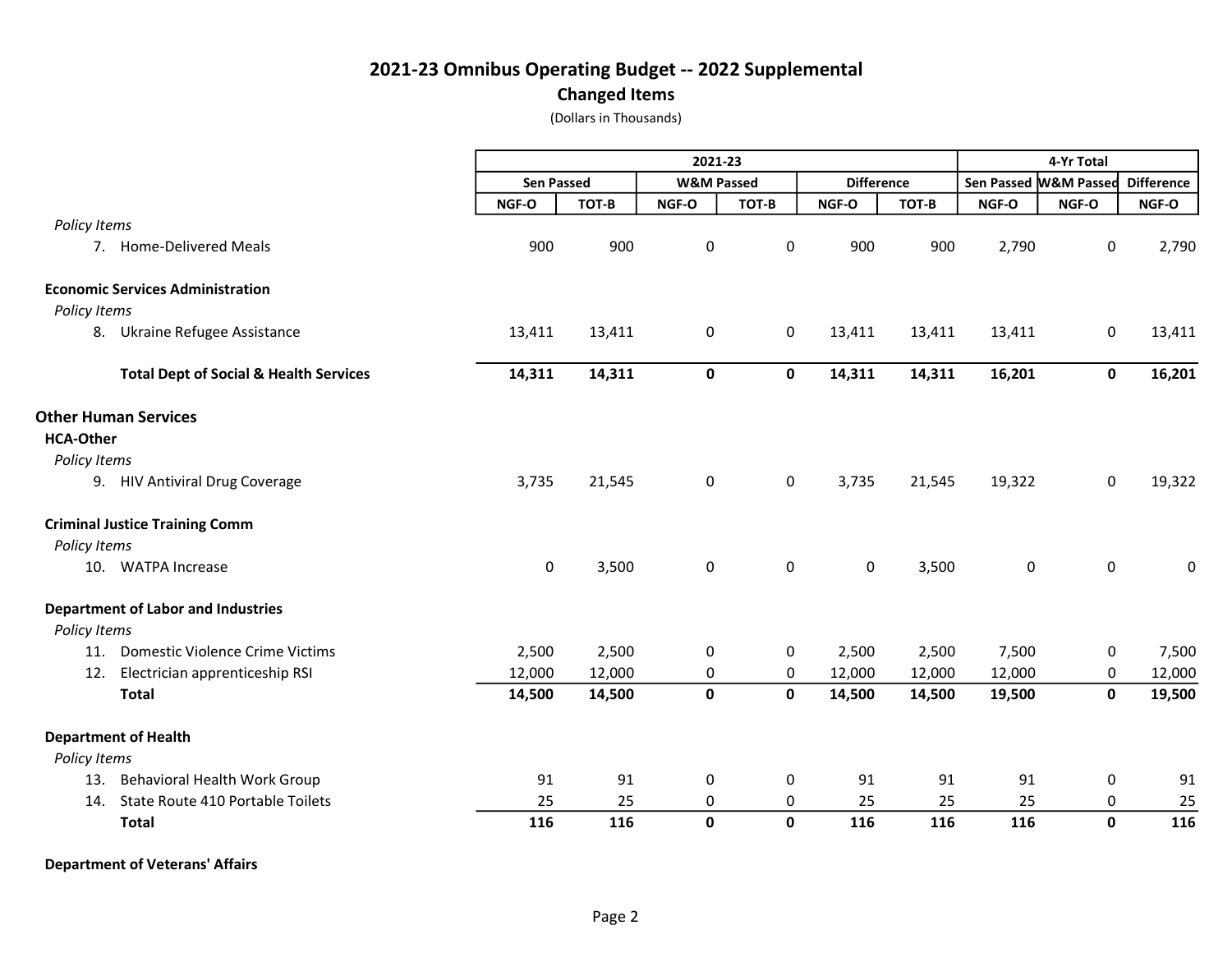## 2021-23 Omnibus Operating Budget -- 2022 Supplemental Changed Items

(Dollars in Thousands)

|                                           |                                     |             | 2021-23           |             |                       |             |                     |                     |                       | 4-Yr Total  |  |  |  |
|-------------------------------------------|-------------------------------------|-------------|-------------------|-------------|-----------------------|-------------|---------------------|---------------------|-----------------------|-------------|--|--|--|
|                                           |                                     |             | <b>Sen Passed</b> |             | <b>W&amp;M Passed</b> |             | <b>Difference</b>   |                     | Sen Passed M&M Passed |             |  |  |  |
|                                           |                                     | NGF-O       | TOT-B             | NGF-O       | TOT-B                 | NGF-O       | TOT-B               | NGF-O               | NGF-O                 | NGF-O       |  |  |  |
| Policy Items                              |                                     |             |                   |             |                       |             |                     |                     |                       |             |  |  |  |
| PTSD Counseling<br>15.                    |                                     | 1,100       | 1,100             | $\pmb{0}$   | 0                     | 1,100       | 1,100               | 3,300               | 0                     | 3,300       |  |  |  |
|                                           | <b>Total Other Human Services</b>   | 19,451      | 40,761            | 0           | $\mathbf 0$           | 19,451      | 40,761              | 42,238              | $\mathbf 0$           | 42,238      |  |  |  |
| <b>Natural Resources</b>                  |                                     |             |                   |             |                       |             |                     |                     |                       |             |  |  |  |
| Dept of Fish and Wildlife                 |                                     |             |                   |             |                       |             |                     |                     |                       |             |  |  |  |
| Policy Items                              |                                     |             |                   |             |                       |             |                     |                     |                       |             |  |  |  |
| 16.                                       | Bird Prey On Salmon Study           | 500         | 500               | 850         | 850                   | $-350$      | $-350$              | 500                 | 850                   | $-350$      |  |  |  |
| 17.                                       | <b>Support of Tribal Hatcheries</b> | 3,510       | 3,510             | 0           | 0                     | 3,510       | 3,510               | 3,510               | $\pmb{0}$             | 3,510       |  |  |  |
| <b>Total</b>                              |                                     | 4,010       | 4,010             | 850         | 850                   | 3,160       | 3,160               | 4,010               | 850                   | 3,160       |  |  |  |
| <b>Department of Natural Resources</b>    |                                     |             |                   |             |                       |             |                     |                     |                       |             |  |  |  |
| Policy Items                              |                                     |             |                   |             |                       |             |                     |                     |                       |             |  |  |  |
| 18. Cooperative with Finland              |                                     | 500         | 500               | $\pmb{0}$   | 0                     | 500         | 500                 | 500                 | $\pmb{0}$             | 500         |  |  |  |
| <b>Total Natural Resources</b>            |                                     | 4,510       | 4,510             | 850         | 850                   | 3,660       | 3,660               | 4,510               | 850                   | 3,660       |  |  |  |
| <b>Public Schools</b>                     |                                     |             |                   |             |                       |             |                     |                     |                       |             |  |  |  |
| <b>Professional Educator Standards Bd</b> |                                     |             |                   |             |                       |             |                     |                     |                       |             |  |  |  |
| Policy Items                              |                                     |             |                   |             |                       |             |                     |                     |                       |             |  |  |  |
| 19. Paraeducator Training                 |                                     | 0           | 0                 | 0           | 0                     | $\mathbf 0$ | $\pmb{0}$           | $\pmb{0}$           | $\pmb{0}$             | 0           |  |  |  |
| <b>Grants and Pass-Through Funding</b>    |                                     |             |                   |             |                       |             |                     |                     |                       |             |  |  |  |
| Policy Items                              |                                     |             |                   |             |                       |             |                     |                     |                       |             |  |  |  |
| 20. Computer Science Certification        |                                     | 0           | 0                 | 0           | $\pmb{0}$             | $\mathbf 0$ | $\mathsf{O}\xspace$ | $\mathsf{O}\xspace$ | $\pmb{0}$             | $\mathsf 0$ |  |  |  |
| <b>Total Public Schools</b>               |                                     | $\mathbf 0$ | 0                 | $\mathbf 0$ | $\mathbf 0$           | $\mathbf 0$ | 0                   | $\mathbf 0$         | $\mathbf 0$           | $\mathbf 0$ |  |  |  |
| <b>Higher Education</b>                   |                                     |             |                   |             |                       |             |                     |                     |                       |             |  |  |  |

University of Washington